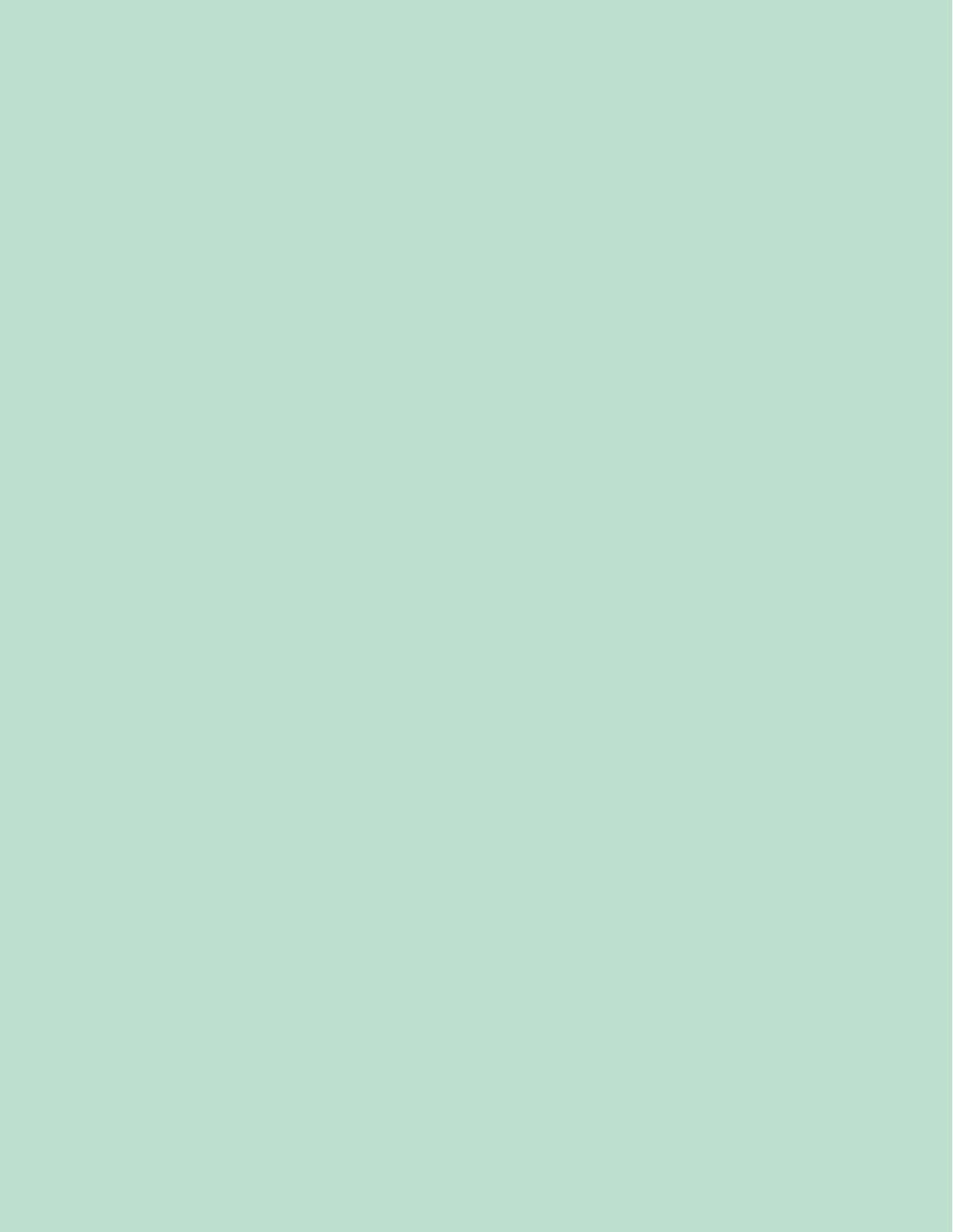## **Contents**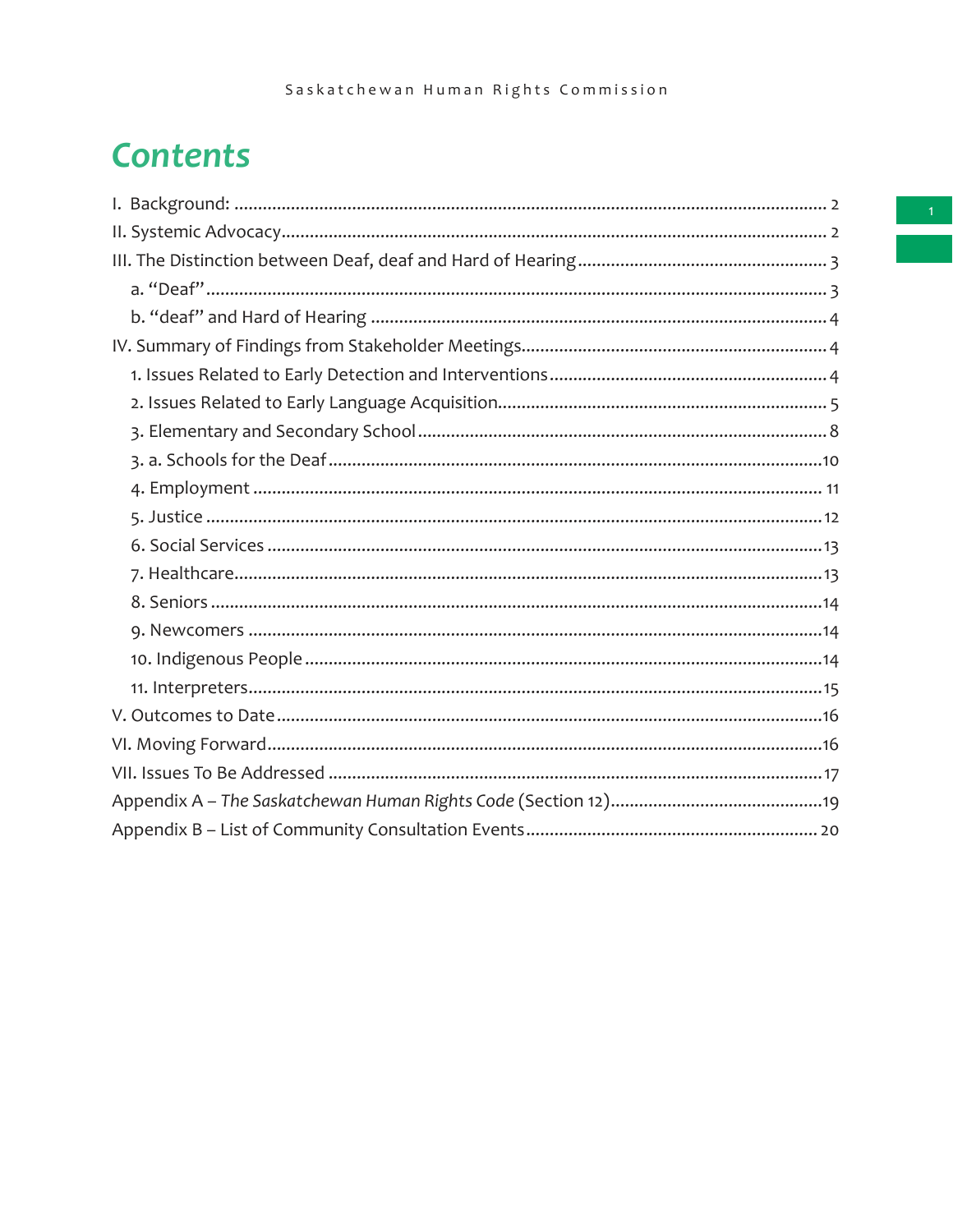### **I. Background**

In 2014, the Saskatchewan Human Rights Commission (SHRC) received intake inquiries concerning perceived systemic discrimination relating to public services and policies for Deaf, deaf, and hard of hearing people. In order to determine the scope of these concerns, the SHRC consulted with individuals and stakeholder groups in the community. Four community consultation sessions were held across the province (see Appendix B), and approximately 40 individual or group interviews were completed. These consultations included:

- Saskatoon
- Prince Albert
- Regina
- La Ronge

The Commission met with over 160 people at the community and followup sessions.

## **II. Systemic Advocacy**

Discrimination is an action, policy, or practice that puts a person at a disadvantage by treating them differently from others, or by applying the same rule to everyone, which can result in a person being denied opportunities or receiving fewer benefits. Systemic advocacy addresses differential treatment, policies, rules, or actions that unfairly disadvantage an identifiable group. In short, systemic advocacy addresses systemic discrimination.

The SHRC has a legislated mandate to address this discrimination. Section 25(h) of *The Saskatchewan Human Rights Code* (*Code*). Section 25(h), states, "The commission shall promote and pursue measures to prevent and address systemic patterns of discrimination."

Systemic advocacy addresses differential treatment, policies, rules, or actions that unfairly disadvantage an identifiable group.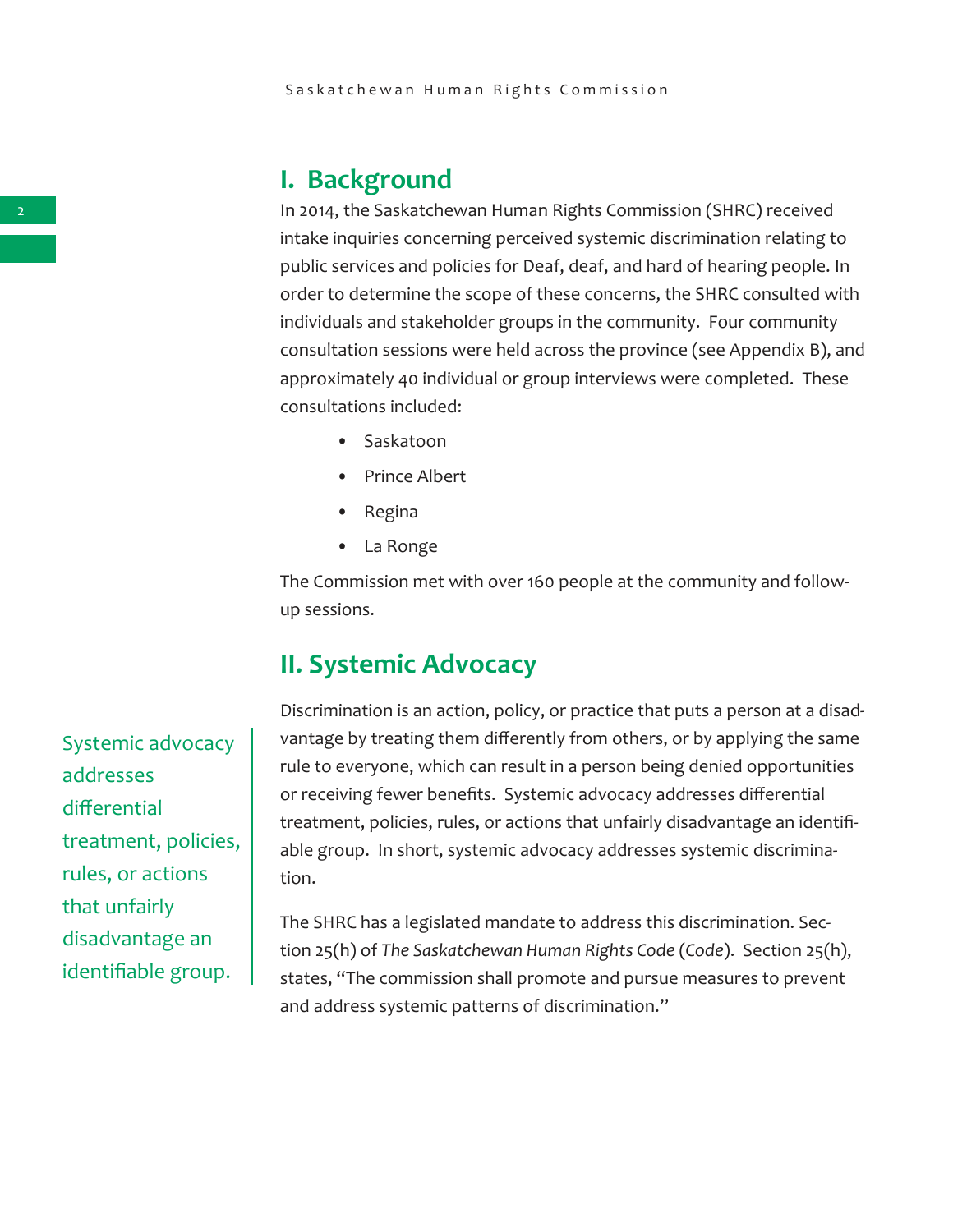This report is prepared as a stakeholder engagement tool to help address the concerns raised by Deaf, deaf, and hard of hearing people in Saskatchewan.<sup>1</sup>

## **III. The Distinction between Deaf, deaf and Hard of Hearing**

Participants in this process identified themselves in various ways. Some identified themselves as persons who are Deaf, deaf, or hard of hearing, and/or parents, advocates, or service providers. The terminology used by the participants, and in relation to hearing disabilities, is important to capture and reflect as it distinguishes between those who identify with Deaf culture and those who do not.

#### **a. "Deaf"**

The Canadian Association for the Deaf (CAD) explains that people who have been diagnosed as deaf or hard of hearing, and who primarily use American Sign Language (ASL) rather than auditory and oral communication,<sup>2</sup> often identify with Deaf culture. According to the American National Institute of the Deaf, ASL is a visual language involving movements of the hands, face, and body to communicate, with a unique form of syntax and grammar.<sup>3</sup> Those individuals who identify with Deaf culture consider themselves capital "D" Deaf. Advocates and stakeholders that met with the SHRC observe that this culture includes a unique set of values, norms, arts, and social structures, and its own language (ASL). Deaf culture advocates also assert that Deaf children who cannot communicate with other Deaf people become isolated from their culture.

The terminology used by the participants, and in relation to hearing disabilities, is important to capture and reflect.

<sup>1</sup> This report is constructed from consultations conducted by the SHRC in 2015. During these consultations many life experiences and stories were shared. As well, medical and other professionals offered their opinions, which are also reflected in this document. 2 www.cad.ca

<sup>3</sup> https://nad.org/issues/american-sign-language/what-is-asl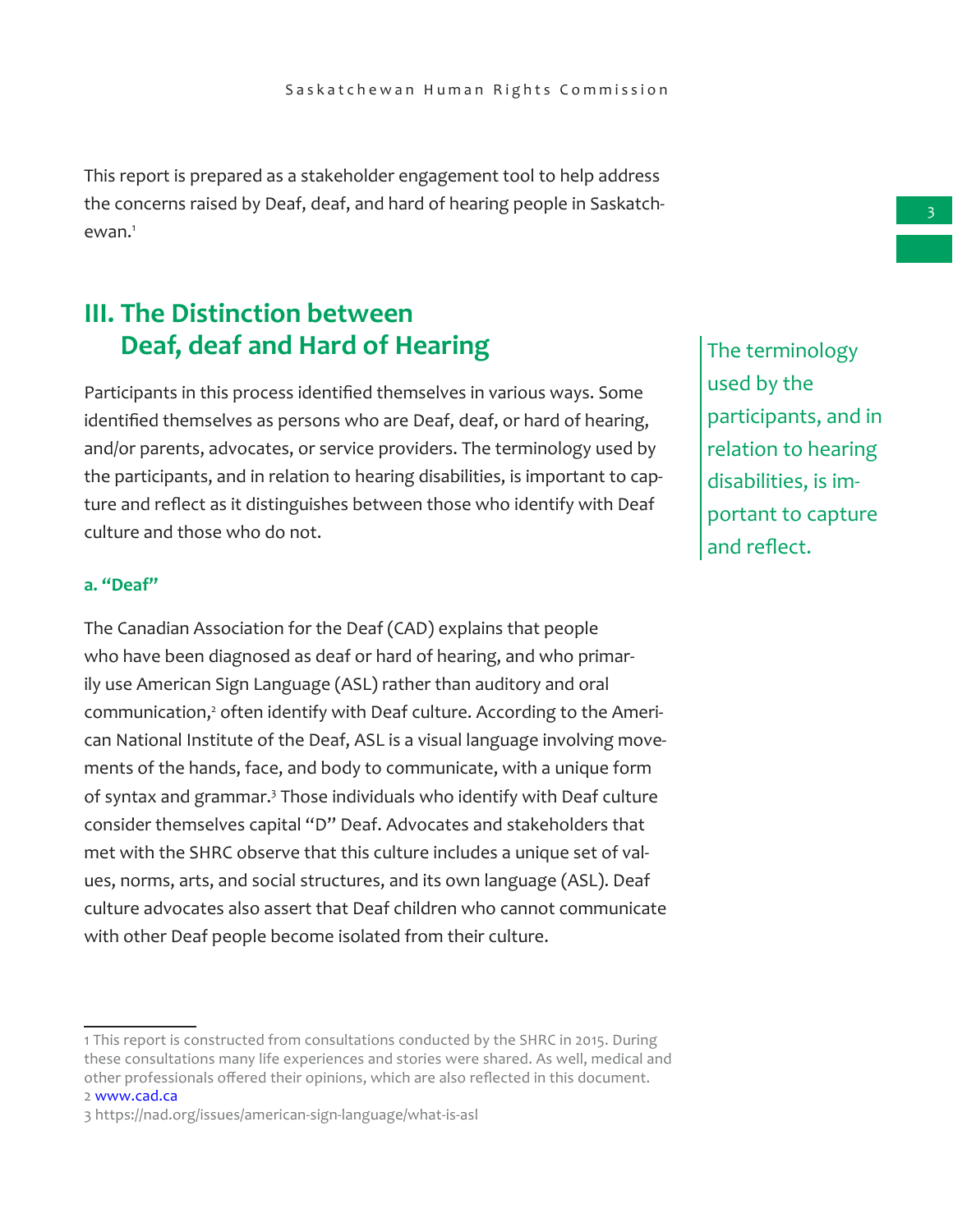#### **b. "deaf" and Hard of Hearing**

People who are deaf/ hard of hearing, but who do not necessarily identify with Deaf culture, may call themselves, or have been referred to, as hard of hearing or "deaf." This group predominantly prescribes to the use of hearing aids, cochlear implants and or lip-reading.

## **IV. Summary of Findings from Stakeholder Meetings**

The information gathered during this process suggests there are two broad, general, and differing, approaches to understanding and addressing the needs of those with hearing disabilities that may or may not be considered compatible with each other. One is a cultural approach (e.g., "Deaf" culture) and the other is a medical approach. This division became clear in the context of views about the early identification, treatment, and education of children with hearing disabilities. The medicalization of deafness and the focus on medical treatments, such as the use of cochlear implants and hearing aids, is seen by some as an attempt to oppress and invalidate Deaf culture.<sup>4</sup>

A consistent message relayed by all involved in this process was the need for early detection and support mechanisms for both the deaf child and the family.

#### **1. Issues Related to Early Detection and Interventions**

A consistent message relayed by all involved in this process was the need for early detection and support mechanisms for both the deaf child and the family. There was consensus among advocates, stakeholders, and service providers that universal newborn screening is necessary. A healthcare professional indicated that newborn screening is performed in major centres when a medical professional is available, but it is not universal throughout the province and is more sporadic in rural areas.

<sup>4</sup> In this report, the term "deaf" will be used unless it is certain that the reference is to "Deaf."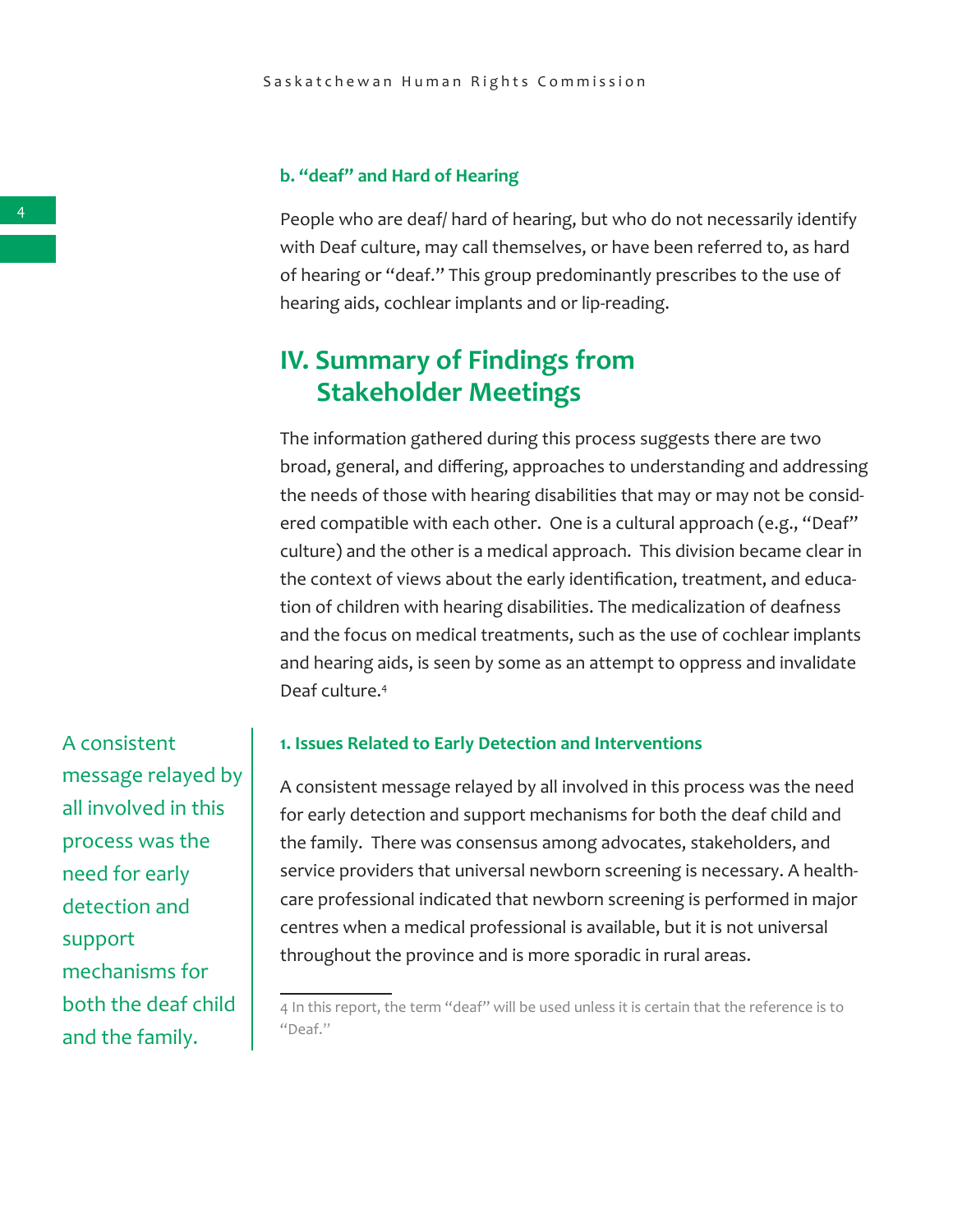A mother in the North of the province described her frustration with the process of screening. Her six-year-old child had yet to receive a definitive diagnosis. According to this mother, various professionals had seen her daughter since she was a year old and none were certain whether her problems were related to hearing, development, or both. Another mother in the North said her profoundly deaf child was not diagnosed until he was four years old. There was consensus among all participants that newborn screening is essential to ensure effective provision of services, and to avoid potential developmental delays that could be dealt with by early intervention.

First contact with the healthcare system was described as disappointing by many parents, as they found that the therapies offered to their children were infrequent and inadequate. Services in rural areas were perceived as scarcer than services available in urban centres. One individual spoke of the lengths they had to go to for early childhood intervention with their deaf child, saying "we had to travel anywhere from one to five hours… for therapy once every two weeks."<sup>5</sup> More than one rural family moved out of province to access better services for their deaf children. There was general agreement amongst professionals in this field that more resources need to be devoted to providing early detection and therapeutic services upon diagnosis.

#### **2. Issues Related to Early Language Acquisition**

Parents reported that they had requested American Sign Language (ASL) instruction for their families upon their children's diagnosis. Many of these parents, along with other participants, reported being told by health professionals that ASL instruction is not preferable or available for deaf children or their parents. Some parents of deaf children reported feeling that the dearth of ASL services in early childhood is related to an ideology in the healthcare system that favors the use of aural and oral (i.e., hearing and speaking) means of communication with the assistance of cochlear implants or hearing aids and lip-reading.

5

There was consensus among all participants that newborn screening is essential to ensure effective provision of services, and to avoid potential developmental delays

<sup>5 2014,</sup> Southern Saskatchewan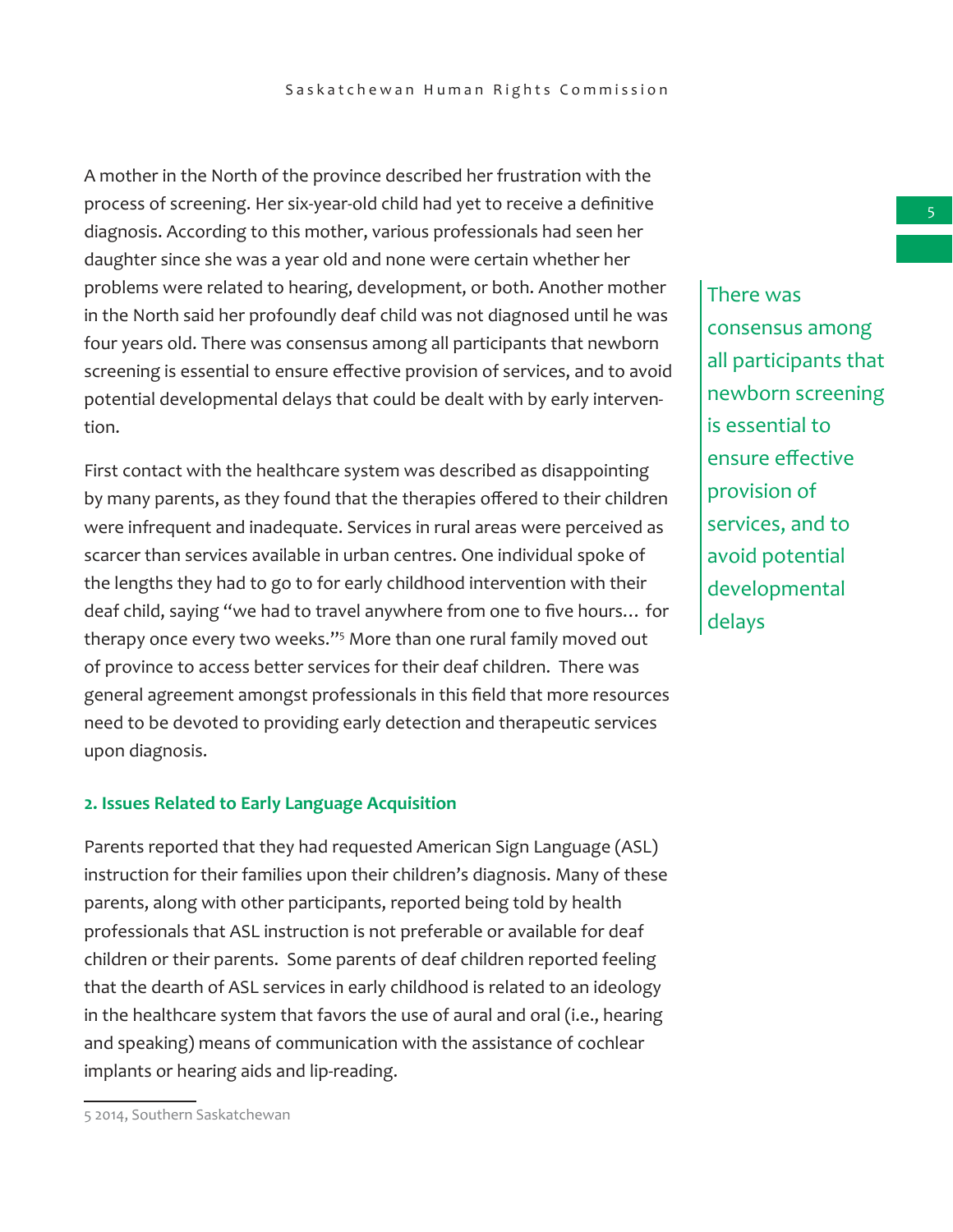Some parents believe that the current healthcare system also favors the use of hearing assistive devices and that this impedes early language acquisition. The Saskatchewan Pediatric Auditory Rehabilitation Centre (SPARC) provides diagnostic and rehabilitative services to children with hearing loss throughout the province. SPARC is the primary early childhood hearing-related healthcare service offered by the Ministry of Health. The stated philosophy of the program is to "ensure the child is accessing sound optimally" through assistive technologies to enhance auditoryverbal communication.<sup>6</sup> SPARC provides therapies for those children who receive cochlear implants in the province. The program's materials state that sign language is recommended for some children. However, multiple parents said audiologists and speech pathologists at SPARC discouraged the use of ASL with young deaf children on the premise that this would impede their aural and oral communication (and even if they were awaiting cochlear implants).<sup>7</sup>

This is in contrast to the opinions expressed by other healthcare professionals who participated in this process, most of whom did not see cochlear implants and aural/oral learning as incompatible with signing. It was pointed out that baby sign language (though not ASL) is used with pre-verbal hearing children without negative consequences for their aural/ oral learning. However, one therapist stated that it is best for families to make a decision about whether they will use sign language or cochlear implants in order to invest the bulk of their effort in one mode or the other. This audiologist indicated that, currently, cochlear implants are initiated at approximately one year of age and that 90% of the time the implants are successful. This allows hearing parents to communicate with their children aurally/orally, thus reducing the need for sign language in these families according to this school of thought. At the same time, no consistent definition of what constitutes a "successful" implantation emerged from the information submitted for this report.

No consistent definition of what constitutes a "successful" implantation emerged from the information submitted for this report.

<sup>6</sup> The Elks and Royal Purple Saskatchewan Pediatric Auditory Rehabilitation Centre Annual Report 2012-2013

<sup>7</sup> The experience of parents who currently have young deaf children is not reflected in this report. The Commission received very few submissions from this demographic.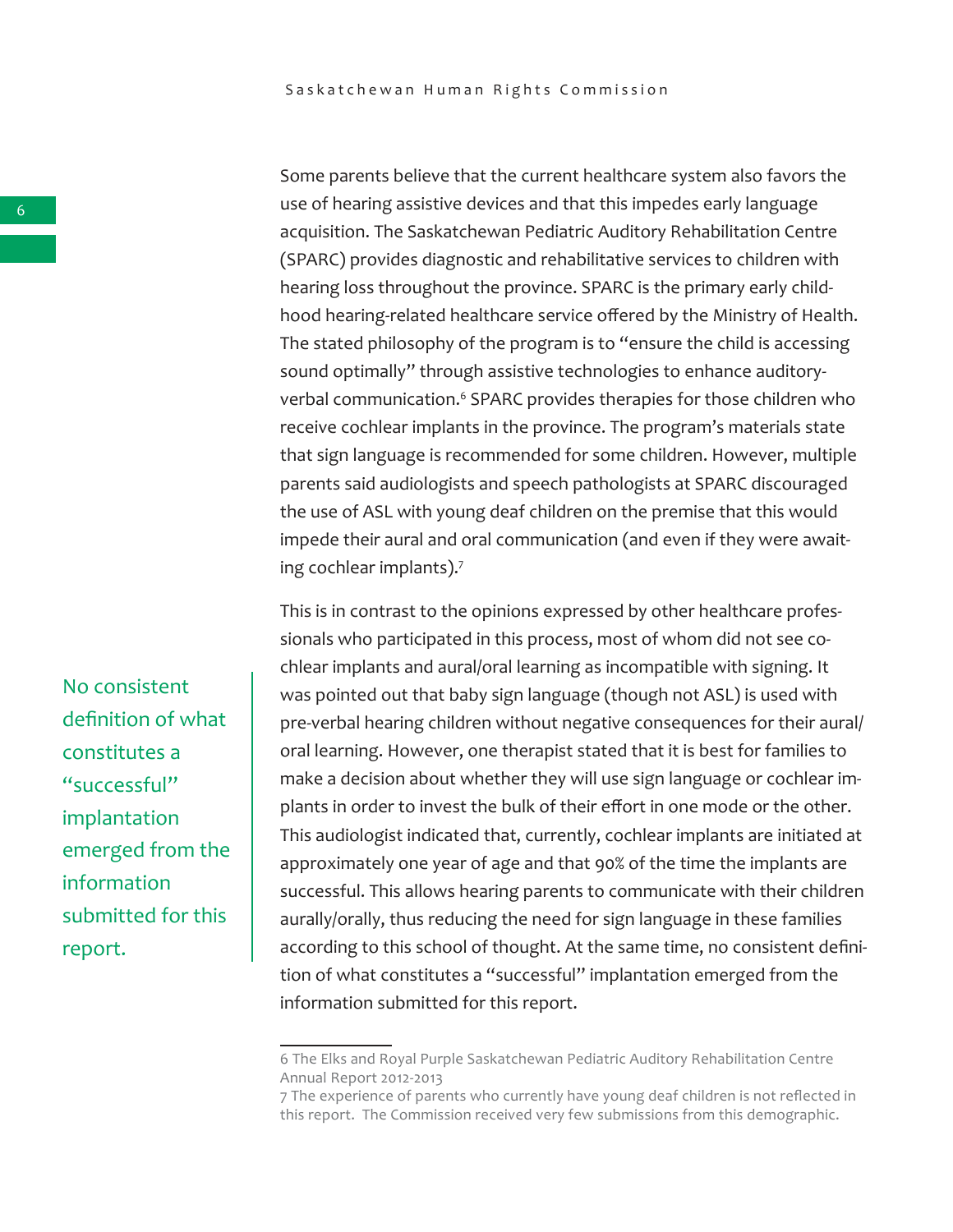A professor of audiology reported that 95% of deaf children are born to hearing parents, and that ASL is a complex language for hearing parents to learn to the point of fluency. The concern was that this could create an "impoverished language environment" for the child. The above statistic is consistent with numbers reported by the American National Institute of Health.<sup>8</sup>

Many parents and advocates believe the potential benefits of cochlear implants have been over-stated by healthcare providers. Some parents and advocates indicated that the lengthy wait for cochlear implants, and the lack of follow-up care, is a barrier for deaf children. A healthcare professional associated with the implant program reported that children currently receive cochlear implants at one year of age, but that this has not always been the case. The individual also stated that devoting more resources to the program could reduce wait times and improve follow-up care.

Parents who reported being discouraged against using ASL are of the view that their children were essentially deprived of a language during a critical window of development, and, because of that, their children struggled to acquire aural and oral language. They pointed to the detrimental effects of this deprivation, describing children who were socially and educationally isolated and who developed behavior problems due to frustration over inability to communicate. A parent said, "Prior to accessing ASL support, my son was blatantly frustrated. He would bang his head on the wall… cry and… bite himself and others."<sup>9</sup>

While many submissions noted the difficulty of adapting to cochlear implants at a later age, successes were pointed out. One person offered a compelling account of her process after having implants in pre-adolescence, stating "On the first day… I hated it… I took every opportunity to turn off my processor. After months and months of encouragement from my parents and teachers, I stuck it out and began to hear more." That person saw the cochlear implants as life changing and pivotal to educational achievement and social inclusion. The two people who made statements

8 *www.nidcd.nih.gov/health/statistics/pages/quick.aspx*  9 2011

Parents who reported being discouraged against using ASL are of the view that their children were essentially deprived of a language during a critical window of development.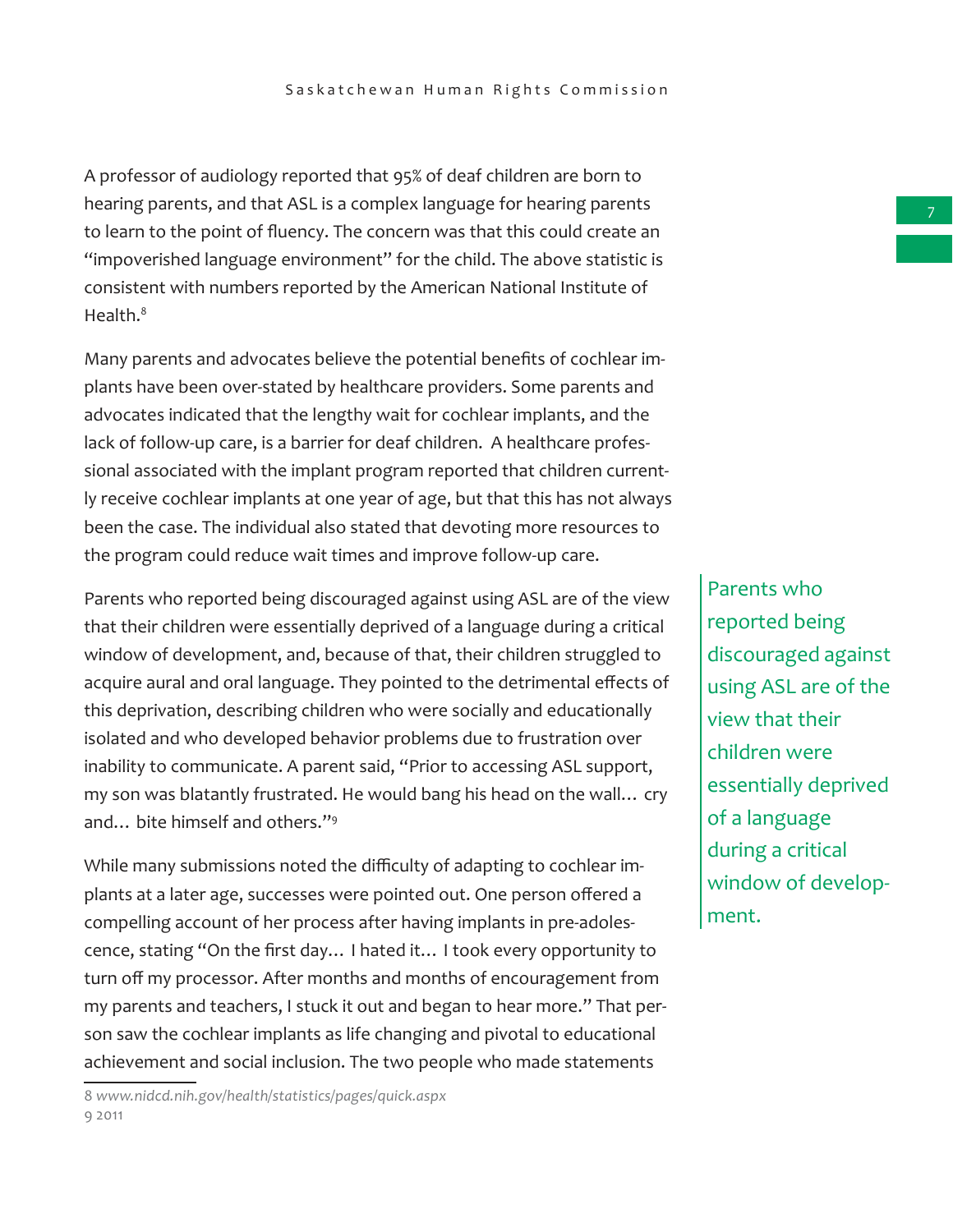about the positive impact of cochlear implants in later childhood emphasized the importance of family support as a crucial element in the success of the medical intervention.

Preschool education for deaf children is rare. It was reported that those preschool programs that are available focus on oral/aural learning to the exclusion of sign language. Again, it was noted that not all children can be successful with this mode of learning and the inclusion of instruction in sign language is imperative for those who do not respond to the former. A lack of childcare for deaf children was noted by a majority of stakeholders. Very few daycares or day homes offer interpretation, and in those cases it is by the happenstance of a childcare provider coincidentally knowing ASL or signed English and not as the result of an organized initiative. Three families said they felt compelled to move to urban centres or out of province to access adequate early childhood interventions for their deaf children. A need for choice and information about options when it comes to services for deaf babies and preschoolers was clearly stated by most parents consulted in this process.

#### **3. Elementary and Secondary School**

Services for deaf children upon entering elementary school were also seen as problematic by many parents, professionals, and advocates. Since the closure of the School for the Deaf in Saskatoon in 1991, the primary approach to teaching deaf children has been to include them in regular classrooms with the support of educational assistants. Parents and educators alike criticized the lack of formal training for these educational assistants in sign language. Several educational assistants said they had virtually no instruction in sign language and that they would spend unpaid hours in the evening learning signs related to the next day's lessons. None claimed to be fluent in sign language. Those who had years of experience working with deaf children stated this model does not promote consistency for the children. Educational assistants typically worked on contract for a year or two and did not follow the children throughout their education.

A need for choice and information about options when it comes to services for deaf babies and preschoolers was clearly stated by most parents consulted in this process.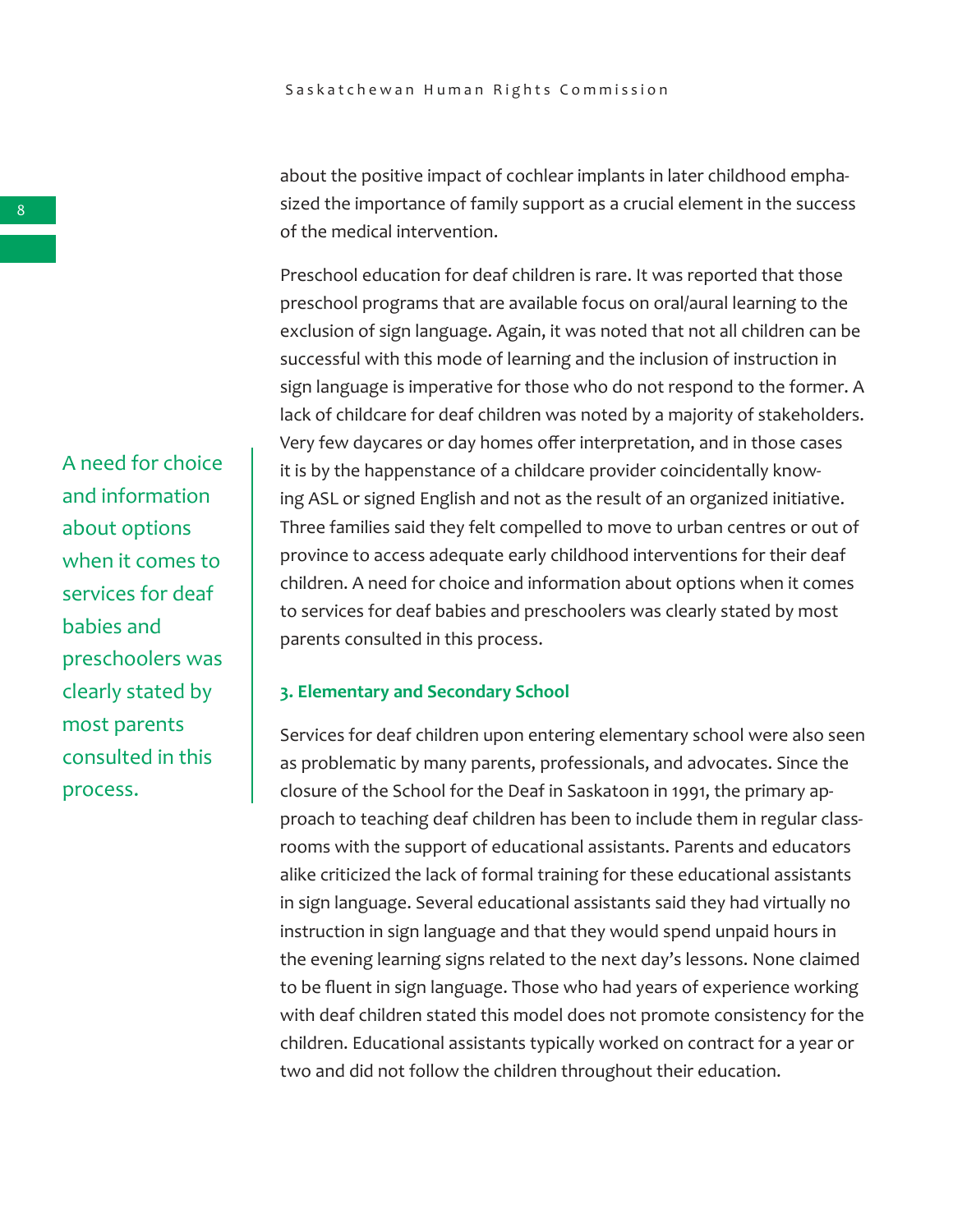The information gathered for this report suggests that signed English is the dominant form of sign taught in school systems. It was reported that Catholic school systems in Saskatoon and Regina Catholic offer instruction in ASL. By contrast, other school systems were said to offer signed English.<sup>10</sup> There is controversy over this situation, as signed English is not widely used in the Deaf community; as a result, signed English-only communicators risk being isolated from the deaf community. A deaf participant spoke of feeling detached in a mainstream classroom due to the inadequacy of the instruction methods and at the same time feeling "left out even at Deaf camp because I couldn't sign fast enough."

However, others, mainly educators, suggested that signed English might be easier for parents to learn, thereby increasing communication between parents and children if English is the first language in the home. Some educators expressed the opinion that signed English is suitable for teaching in a classroom with hearing peers, as instruction can be spoken and signed at the same time. Still, some parents and children reported that teachers and therapists prohibited children from using any form of sign language in school for fear it would discourage aural/oral learning. However, most of these accounts were historical and it seems this practice is relatively rare today.

Many deaf children and their parents reported feeling isolated by the mainstream approach. While there were submissions from individuals who excelled and felt included, supported, and valued in mainstream educational settings, these were the exception. Others also excelled in standard schools, though they believed their success was in spite of the school system, not because of it. The low incidence of deafness exacerbates the isolation of deaf students, as it is rare for students to be grouped in programs or classrooms in order to make optimal use of educational resources. An especially moving photographic image submitted to the Commission shows a young man seated in what appears to be a storage room. It was stated that he spends a good part of his school day in this room alone or with an Educational Assistant.<sup>11</sup>

The low incidence of deafness exacerbates the isolation of deaf students

<sup>10</sup> Signed English is a derivative of the English language and involves signs developed to replicate the syntax of English, while ASL is a language independent of any other, involving conceptual communication with its own vocabulary. 11 Photo taken June 16, 2015 in Saskatoon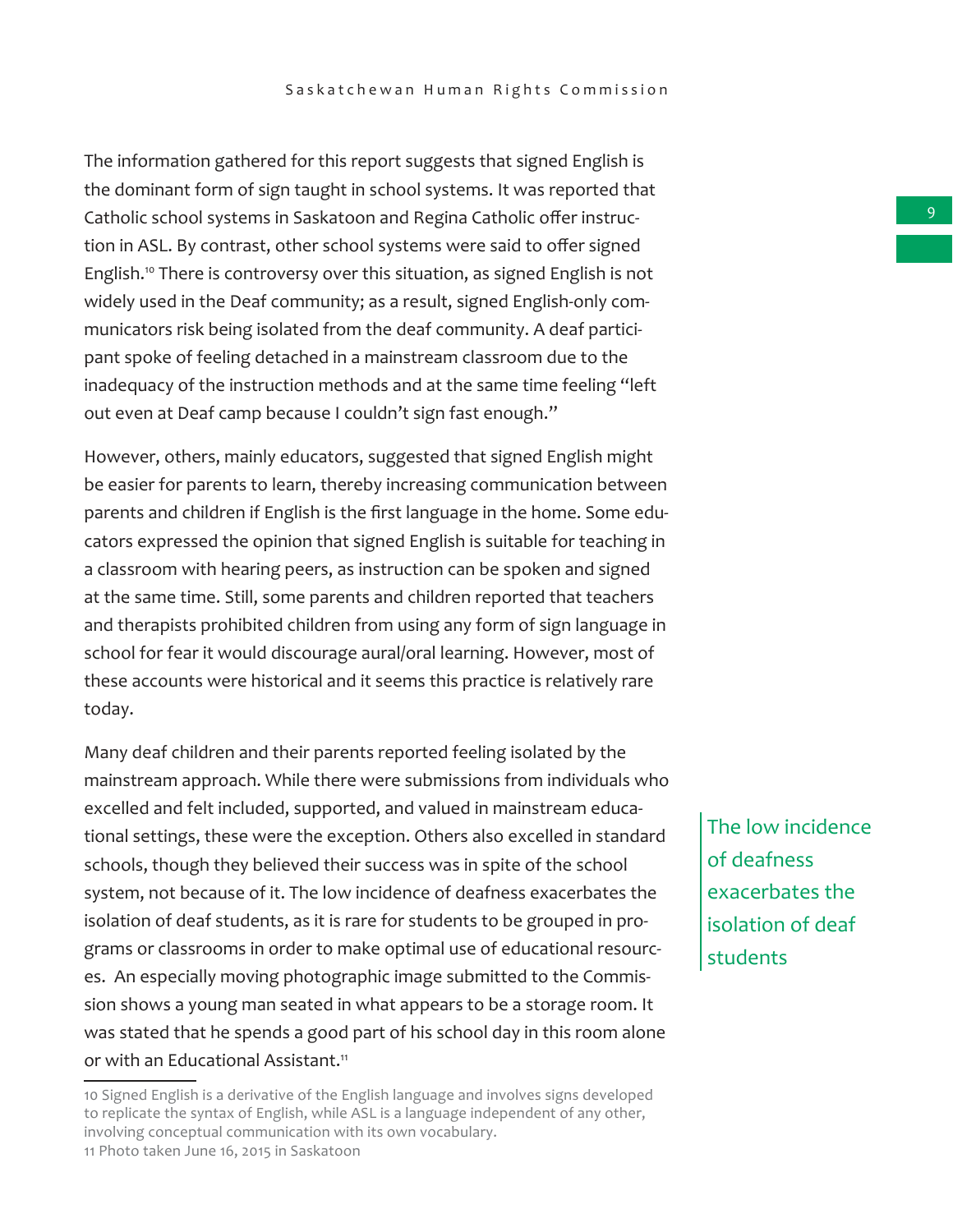#### **3. a. Schools for the Deaf**

The closure of the School for the Deaf in Saskatoon was a prominent topic during the consultation process. Many advocates and former students related positive experiences at the school and advocated this "immersion" approach to learning. They spoke of accelerated learning at the School for the Deaf and of feeling included in this setting, whereas they had previously felt isolated in mainstream classrooms. Advocates shared many stories of children transforming upon exposure to an education system for the Deaf. Advocates in the Deaf community pointed to the use of Deaf educators in the School for the Deaf and how this accelerated learning and exposed students to deaf culture. Advocates expressed the opinion that, broadly speaking, language skills among deaf children and young adults have declined since the closure of the School for the Deaf.

Educators observed that bringing together deaf students to a single educational facility may be possible in the larger centres in Saskatchewan, but it would be challenging in rural and Northern locales. Previously, students could reside at the School for the Deaf in Saskatoon. However, some parents did not wish to be separated from their children for such lengthy periods. Today, the tragic legacy of Indian Residential Schools makes this option unappealing to Aboriginal parents in particular. A former student shared an account of sexual abuse in the School for the Deaf. The history of sexual abuse in schools for the Deaf across Canada and elsewhere also cannot be ignored.

A Deaf educator summed up her beliefs about the current approach to education of deaf children in urban school systems, stating "The kids seem to reach the same point of education whether they have cochlear, signing, or any other method, but when leaving high school, not many move on to post-secondary." Some participants shared the opinion that participation in post-secondary education among the deaf has declined since the closing of the School for the Deaf.

"The kids seem to reach the same point of education whether they have cochlear, signing, or any other method, but when leaving high school, not many move on to post-secondary."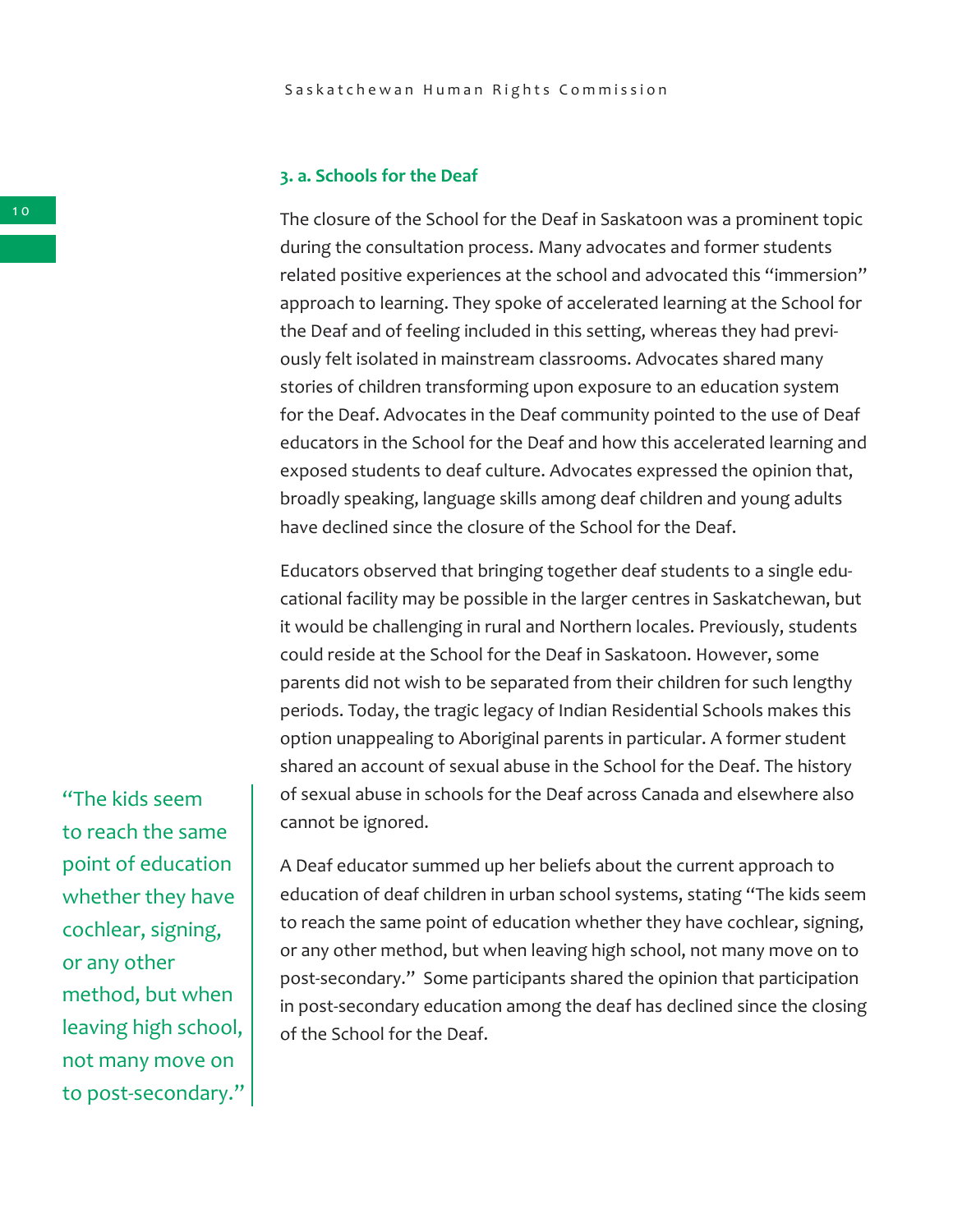An advocate working with young adult learners, and those seeking employment, cited many examples of the lack of supports for this population. Adult basic education, aimed at increasing levels of education, preparing for further training, and enhancing life skills, is virtually unavailable for deaf learners in Saskatchewan, according to a vocational counselor working with this population. Also cited as a barrier by this advocate, was the expectation that students in adult basic education programs be sober, given that treatment for mental health and addictions for the Deaf, deaf and hard of hearing is so difficult to obtain. Saskatchewan Polytechnic career education staff confirmed that their Deaf, deaf, and hard of hearing program ended in 2011, but stated that deaf students have been accommodated as pre-employment and apprenticeship students.

Some individuals reported satisfaction with interpretation at trade schools, but at least one participant stated he could not participate in the program of his choice due to the scarcity of interpreters. Very little information about the availability of interpretation for university courses was submitted. While some deaf participants reported they have successfully obtained post-secondary education, it would seem that the majority of the deaf individuals cited in submissions to the Commission have not attained education beyond high school.<sup>12</sup>

#### **4. Employment**

The general sense of participants was that there is a lack of awareness and understanding of the duty to accommodate hearing disabilities in the workplace. Access to interpreters was reported to be exceedingly rare among those who spoke to their own employment experience. Multiple statements referred to difficulties defending themselves in workplace disciplinary processes due to communication barriers and the absence of interpretation.

Finding meaningful, well-paid employment was also noted as a struggle. Advocates cited low literacy levels, due to inadequate primary and secondary education, and prejudice among employers, as contributing to this exclusion.

<sup>12</sup> Further research is necessary to provide an accurate picture of the post-secondary educational achievement of deaf people and the factors surrounding it.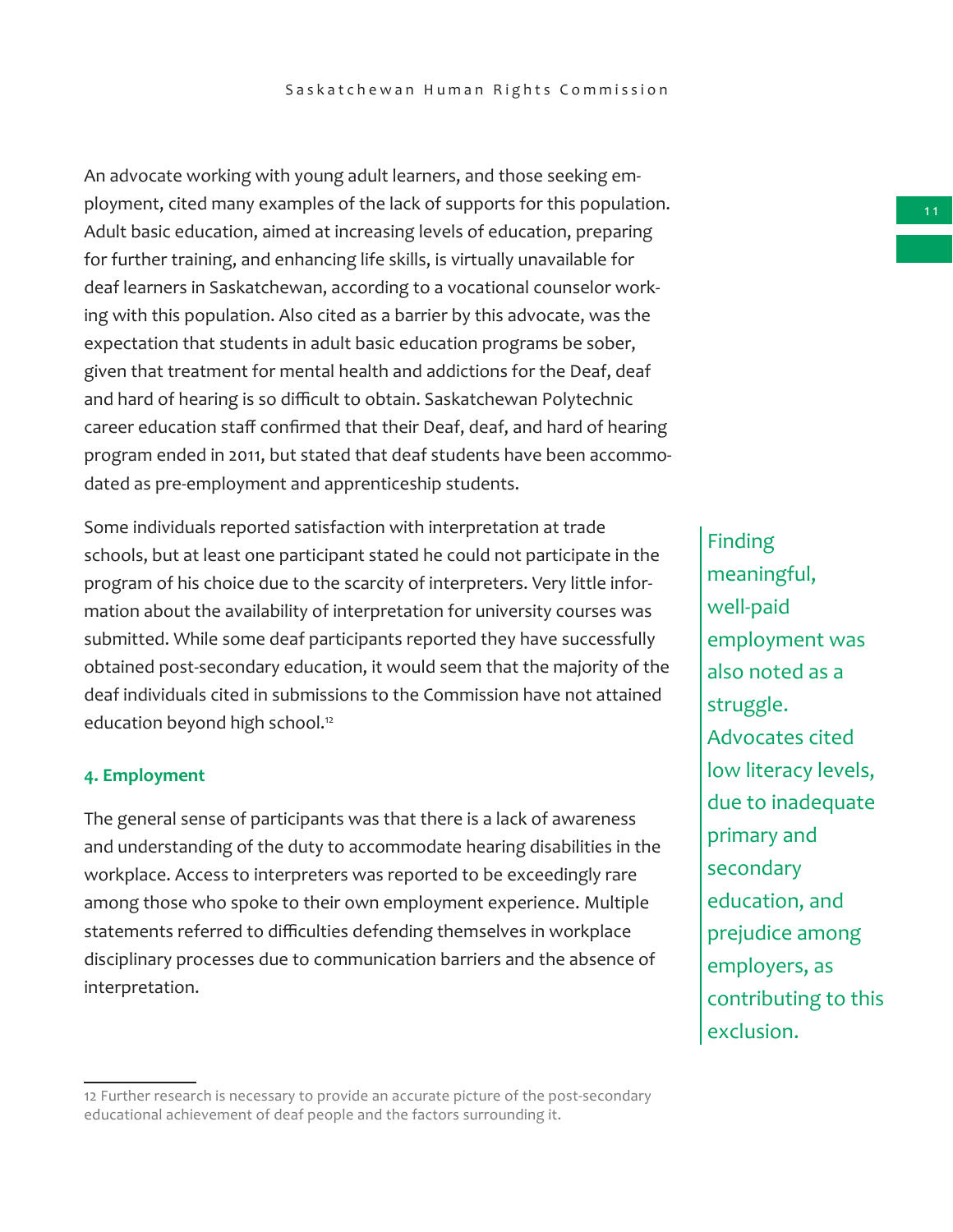Finding meaningful, well-paid employment was also noted as a struggle. Advocates cited low literacy levels, due to inadequate primary and secondary education, and prejudice among employers, as contributing to this exclusion. Some participants who use cochlear implants spoke of difficulty in receiving accommodation within the workplace due to inaccurate perceptions of their disability and problems related to cochlear implant failure. While no submissions provided an empirical understanding of the dynamics of employment of deaf people, this information may be found in data provided by Statistics Canada. The Commission uses Statistics Canada research to define and determine employment equity program goals.

#### **5. Justice**

Participants reported a lack of interpretation services or accommodation at various points in the justice system. A participant related an instance that occurred in 2001, where a deaf individual was charged with an offence and was arrested and tried without interpretation services. The court officials agreed they ought to have provided the interpreter, but felt it was incumbent on the accused to request an interpreter through the court clerks' office prior to each appearance despite the communication barrier on the part of the accused.

An incident was also shared on behalf of a deaf woman who was the victim of domestic abuse in 1999. Police reportedly asked her partner, who was the aggressor in their dispute, to interpret their interview with her. When asked why they did not contact a professional interpreter, police referred to the cost of the service. Two individual submissions were remarkably similar in that deaf drivers who were in accidents were unable to communicate their version of events to police and ultimately they were found to be responsible for the accidents, even though they did not believe this to be the case.<sup>13</sup>

Advocates reported that their clients never had formal interpretation for meetings and, in general, their clients lacked an understanding of the decisions that were being made.

<sup>13</sup> One accident occurred in 2001. The date of the other is unknown.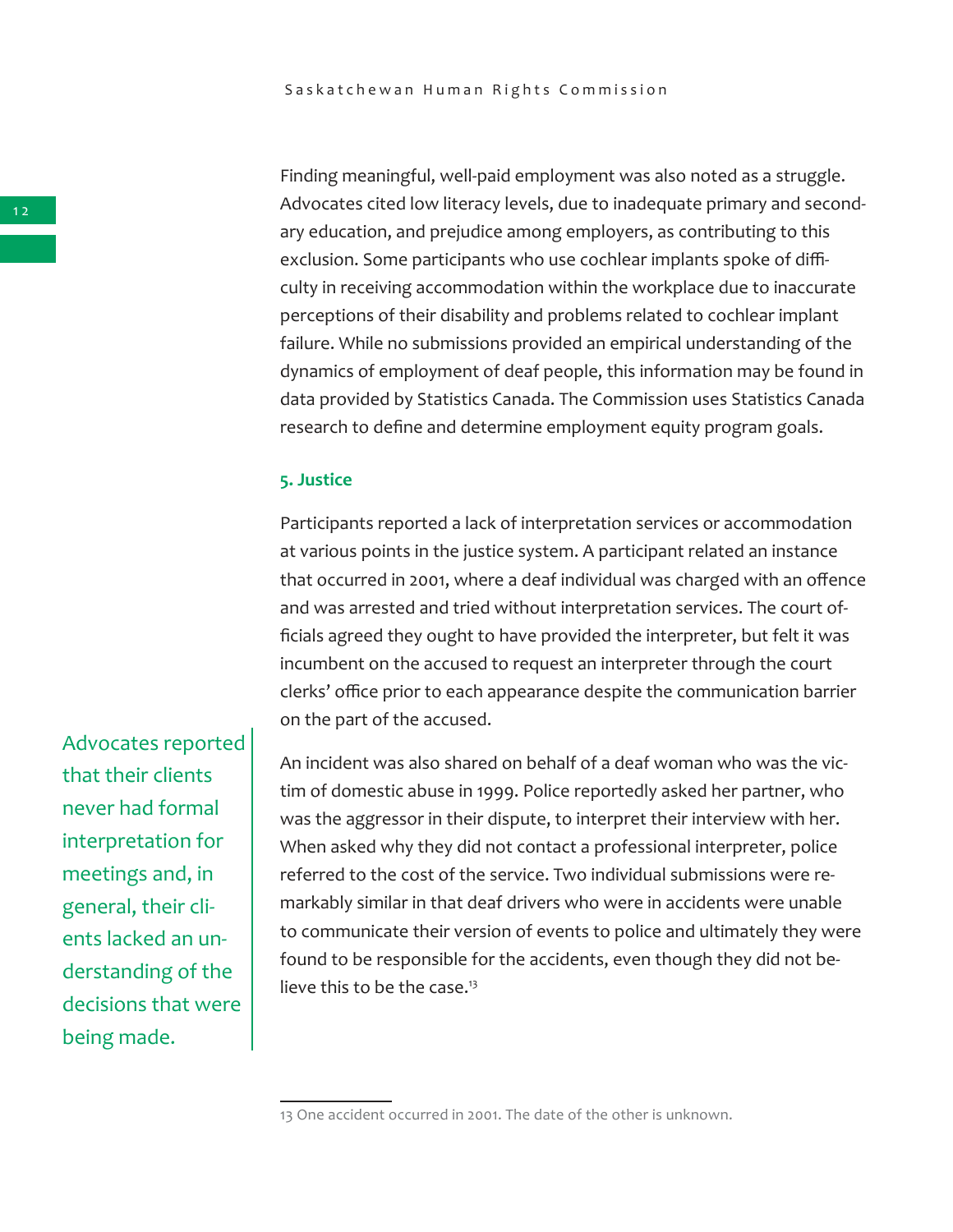#### **6. Social Services**

Advocates reported a lack of interpretation for appointments with Ministry of Social Services Income Security Workers. Advocates reported that their clients never had formal interpretation for meetings and, in general, their clients lacked an understanding of the decisions that were being made. In one case, in 2016, requests had been made for an interpreter for such meetings and the client had not received a response until the Commission brokered an arrangement on their behalf.

#### **7. Healthcare**

Several deaf and hard of hearing participants reported problems related to the receipt of treatment from the healthcare system. Advocates and family members highlighted the need to implement a province wide text 9-1-1 service to improve access to emergency healthcare. Despite the reported ability to request interpreters through the health regions, it seems access continues to be an issue. A number of people reported lack of response to their requests for interpreters. Some stories stand out among these. A moving account of a family's experience during an emergency suggests there is still a reliance on informal and family interpreters. Numerous requests for interpretation were made without response. As a result, a daughter had to travel from out of province to interpret during her father's medical crisis, a crisis that resulted in his death.

Other accounts include:

- A situation where an expectant mother had to rely on her nineyear-old daughter for interpretation during her labour and delivery, after her requests were not accommodated.
- A senior who requested interpretation for meetings related to his care in a senior's residence was charged for the service, making future meetings cost prohibitive.
- Participants at the consultations said that interpreters are extremely scarce for mental health and addictions therapies.

Coverage of assistive technology for the deaf or hard of hearing through **Saskatchewan** Health is reported to be inadequate, especially for adults.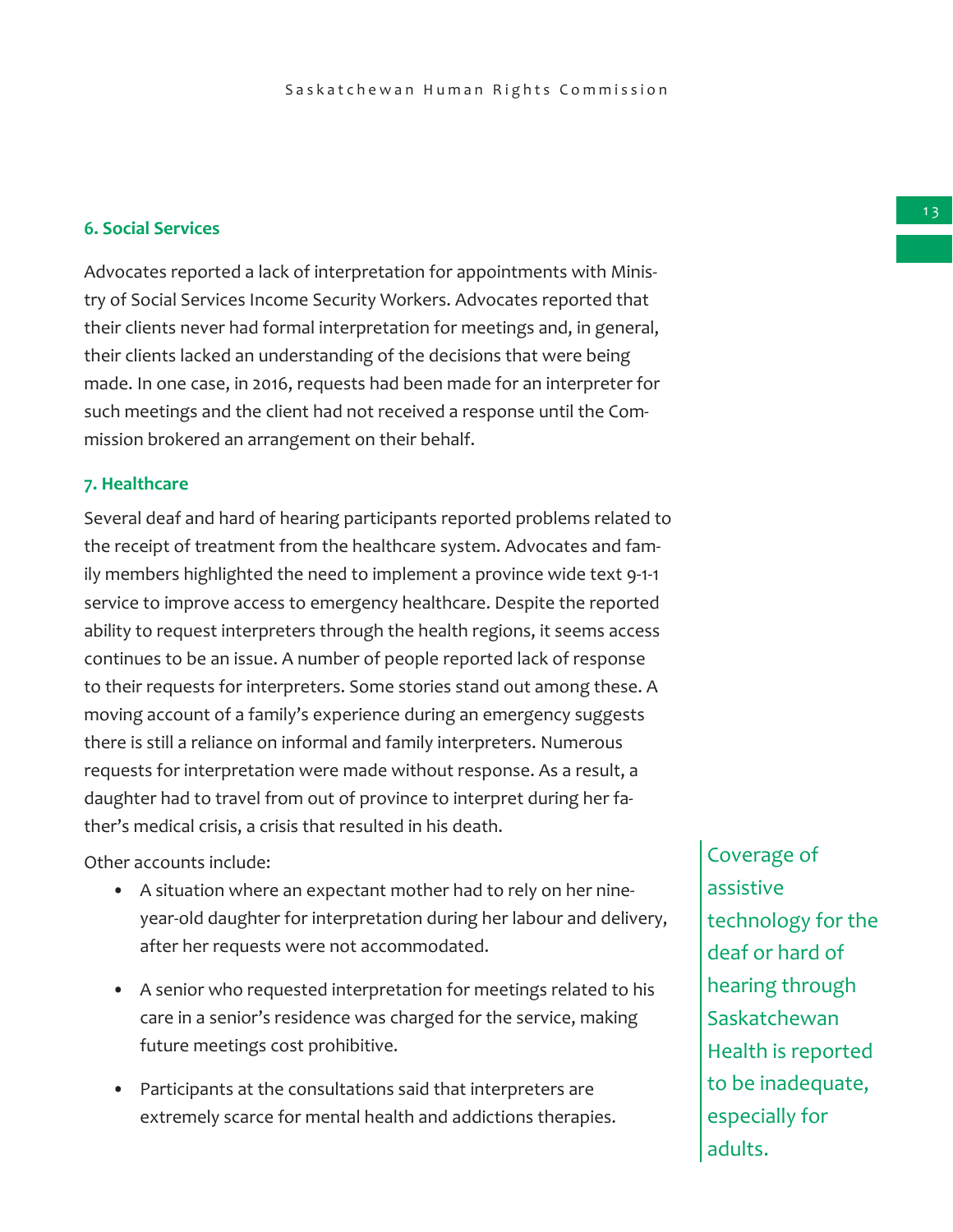Coverage of assistive technology for the deaf or hard of hearing through Saskatchewan Health is reported to be inadequate, especially for adults. Once an individual reaches adulthood, they receive no funding for assistive devices, including hearing aids, batteries, and cochlear implants or processor upgrades. Lack of accommodation for deaf residents in group homes and nursing homes was reported relating to interaction with the staff and the lack of safety aids such as flashing light fire alarms and smoke detectors.

#### **8. Seniors**

It was reported that seniors are particularly affected by hearing loss and problems with service delivery. According to submissions throughout the consultation phase, the lack of interpretation services and other accommodations in nursing homes and throughout the health care system contributes to the isolation of seniors with hearing loss. Seniors' advocates pointed out that people who experience hearing loss later in life often face difficulties with adapting to assistive technology.

#### **9. Newcomers**

Newcomers to Canada face additional communication challenges in that English may not be their first language. As well, it was reported that there are significant barriers in receiving sign language interpretation during programming designed to help newcomers adapt to life in Canada.

#### **10. Indigenous People**

The concerns noted above regarding inaccessibility and inadequate resourcing are reported to be heightened for Indigenous people and communities. The predominant issue is jurisdiction and, related to this, differential funding of services and assistive technology. For example, a deaf child on a First Nation in autumn 2015 was isolated in his community and there was no interpretation available for his education. A larger non-First Nations community nearby had a classroom with Educational Assistants experienced in signed English who assisted a small number of

Seniors' advocates pointed out that people who experience hearing loss later in life often face difficulties with adapting to assistive technology.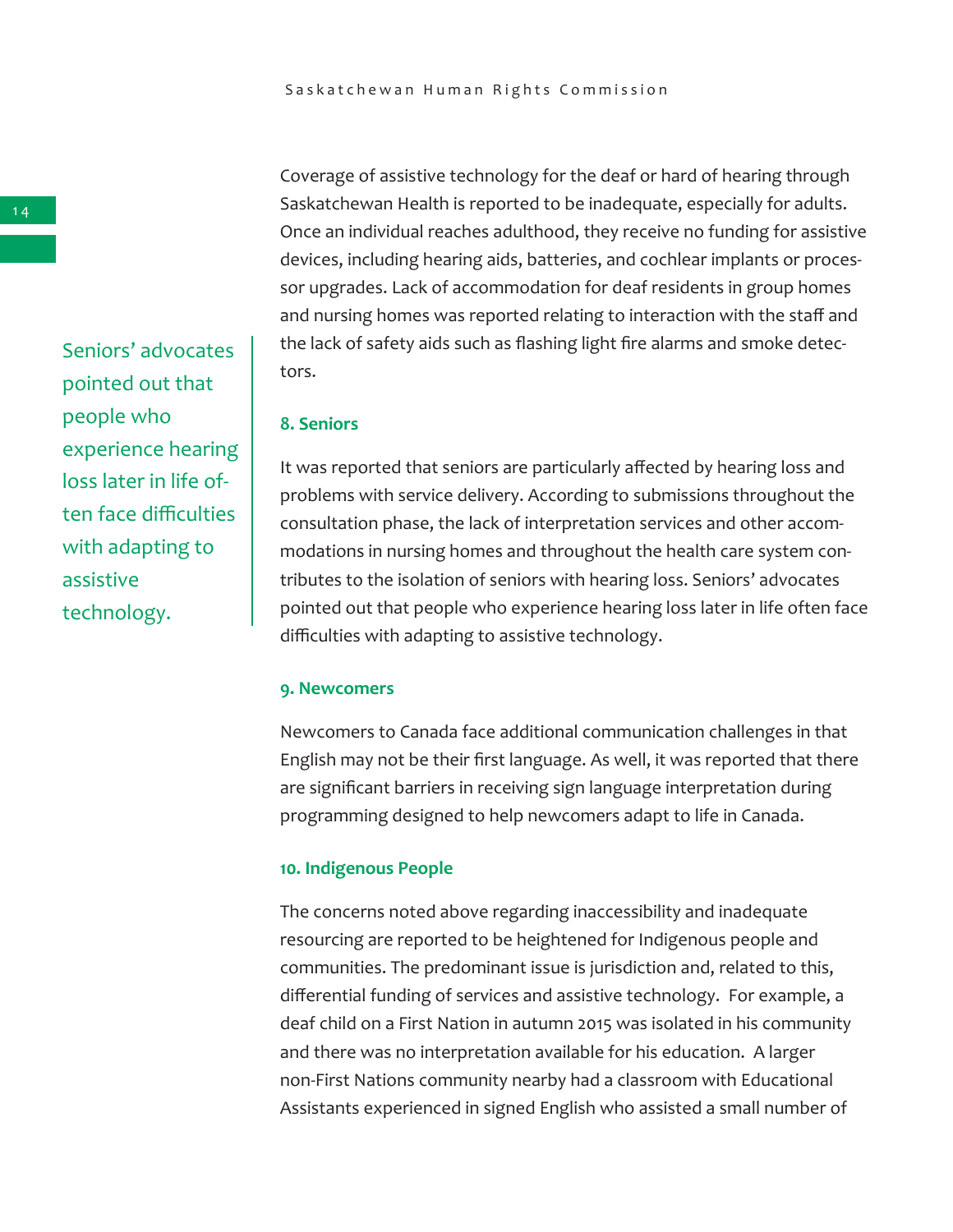deaf students; however, jurisdictional and transportation issues prevented the former child from attending an off-reserve school. As well, Indigenous and Northern Affairs Canada provides coverage only for initial assistive technology and may not cover ongoing expenses, such as batteries and upgrades to cochlear implants. Coverage varies based on funding arrangements with the different First Nations, according to professionals serving the Deaf community.

#### **11. Interpreters**

Interpretation services in Saskatchewan are lacking. According to an advocate for the deaf, there are six certified interpreters in the province compared to over seventy in Manitoba. In other jurisdictions the service of interpretation is provided by a separate organization from those that advocate on behalf of the Deaf, deaf and hard of hearing community. There also appears to be a significant wage disparity between the wages Saskatchewan interpreters earn versus their counterparts in other provinces. It was also highlighted, on numerous occasions by members of the Deaf community, family members, professionals and educators, that ASL needs to be recognized as a language of instruction and a heritage language in Saskatchewan to bring the province in line with the other Western provinces.

It was reported that the province is also significantly behind other jurisdictions in the use of technology to facilitate interpreting for the deaf. For example, anecdotal information suggests that remote interpretation is scarcely used. Advocates and family members in the Deaf community indicated that video relay is an effective alternative to the outdated TTY system and added that it is used in other jurisdictions with success.

It was also highlighted, on numerous occasions by members of the Deaf community, family members, professionals and educators, that ASL needs to be recognized as a language of instruction and a heritage language in Saskatchewan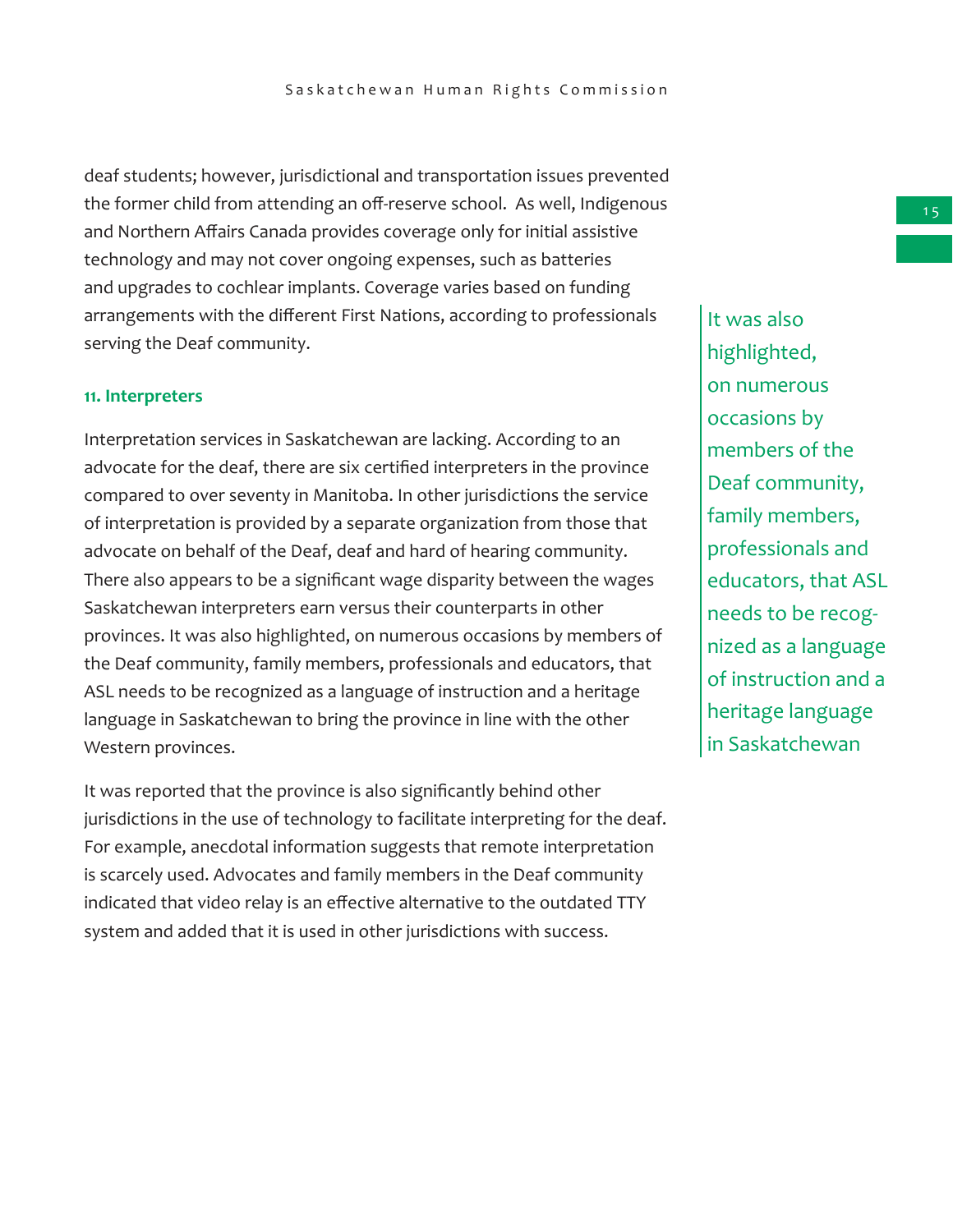## **V. Outcomes to Date**

As a result of the community consultations, four outcomes have been achieved prior to the submission of this report to stakeholders. These include:

- 1. the re-introduction of a deaf child to a school setting in Northern Saskatchewan after he had been without an educational program for a number of months,
- 2. the text 9-1-1 infrastructure is in place; this service will require further monitoring to ensure its effectiveness,
- 3. the pre-complaint resolution of the matter of a deaf couple who required interpretation for meetings with the Ministry of Social Services, and
- 4. the implementation of visual bus announcements on City of Saskatoon Transit services.

## **VI. Moving Forward**

Ensuring equivalent and comparable service provision is a complex and necessary activity that should engage many stakeholders, including: healthcare providers, advocates, senior levels of government, non-governmental organizations, individuals who are Deaf, deaf, and hard of hearing, and the Saskatchewan Human Rights Commission. The Commission is committed to working with stakeholders to resolve systemic barriers facing the Deaf, deaf, and hard of hearing communities.

In order to eliminate inequality, the Commission recommends that stakeholders work collaboratively to develop and maintain plans to meet the needs of Deaf, deaf, and hard of hearing people and communities. To do this, the SHRC strongly supports the implementation of a systemic advocacy process, within 60 days of publication of this report, that includes the establishment of a stakeholder committee, charged with preparing action plans that meet the needs of users and the requirements of the *Code*. The stakeholder committee might identify emergent issues of greater priority or interest than those outlined in the recommendations.

1 6

The Commission is committed to working with stakeholders to resolve systemic barriers facing the Deaf, deaf, and hard of hearing communities.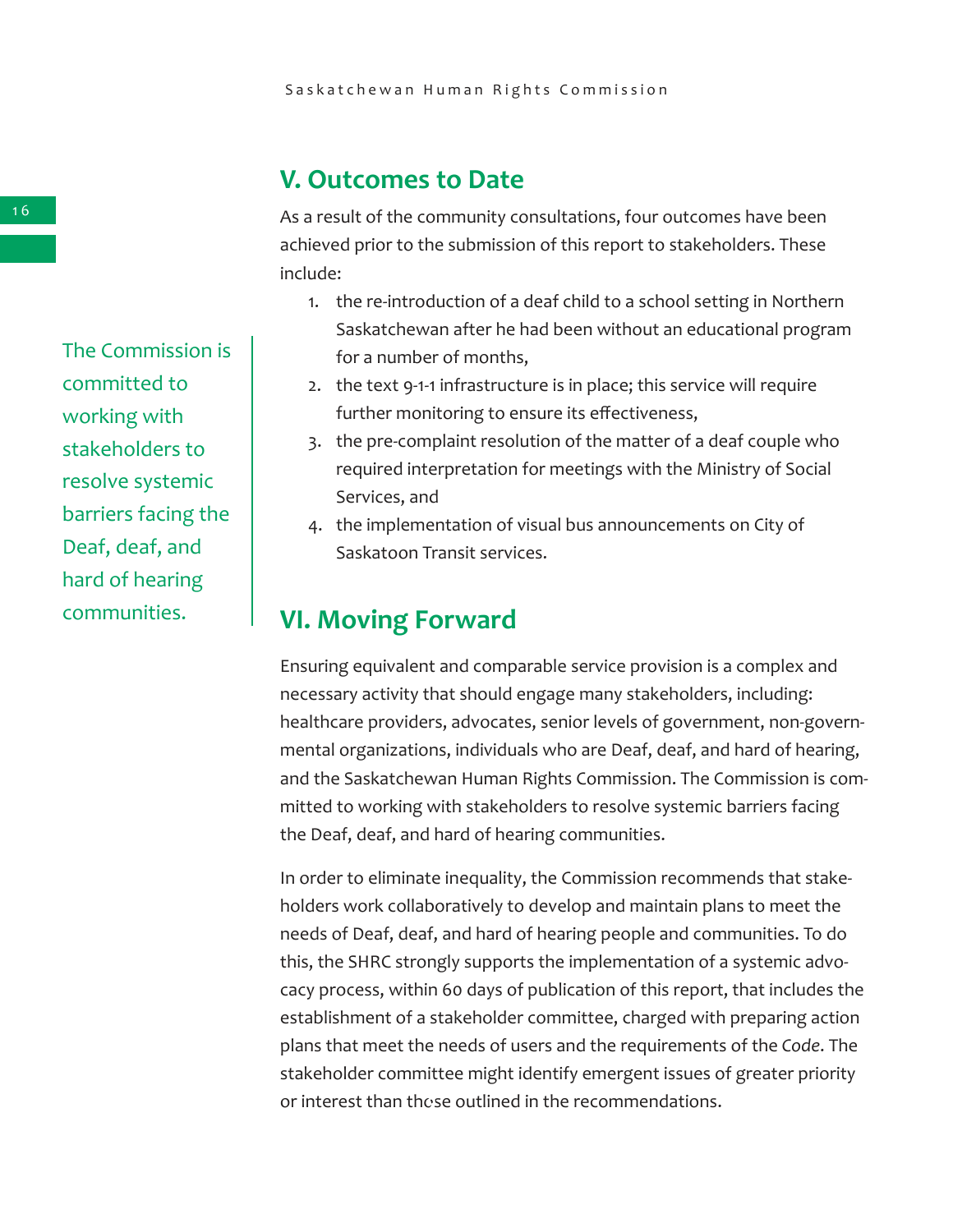## **VII. Issues To Be Addressed**

The long-term goal of any systemic initiative is to ensure compliance with *The Saskatchewan Human Rights Code,* and addressing the needs of those most affected by systemic discrimination. Notwithstanding the determinations of a stakeholder committee, it is likely that the following issues, aggregated from submissions offered during the consultations, will need to be addressed in a timely manner:

- Find actionable ways to create equity in the healthcare and education systems in order to achieve equivalent and comparable service for Deaf, deaf, and hard of hearing people.
- Ensure provincial agencies that provide services to Deaf, deaf, and hard of hearing people undertake ongoing safety, sensitivity, and accommodation training.
- Implement universal newborn screening for hearing disabilities.
- Provide parents with children who have been diagnosed with hearing disabilities information and options as to the different modes of intervention for their children.
- Offer greater support for parents of deaf and hearing-impaired children to aid the child's development, and ensure access to the full benefits of citizenship regardless of level of need.
- Take measures to address the isolation experienced by deaf children and adults living in Northern and rural communities by ensuring all citizens have access to meaningful and effective methods of communication.
- Establish accessible group homes for Deaf, deaf, and hard of hearing individuals who requiring intensive support and/or mental health and addictions treatment.

Find actionable ways to create equity in the healthcare and education systems in order to achieve equivalent and comparable service for Deaf, deaf, and hard of hearing people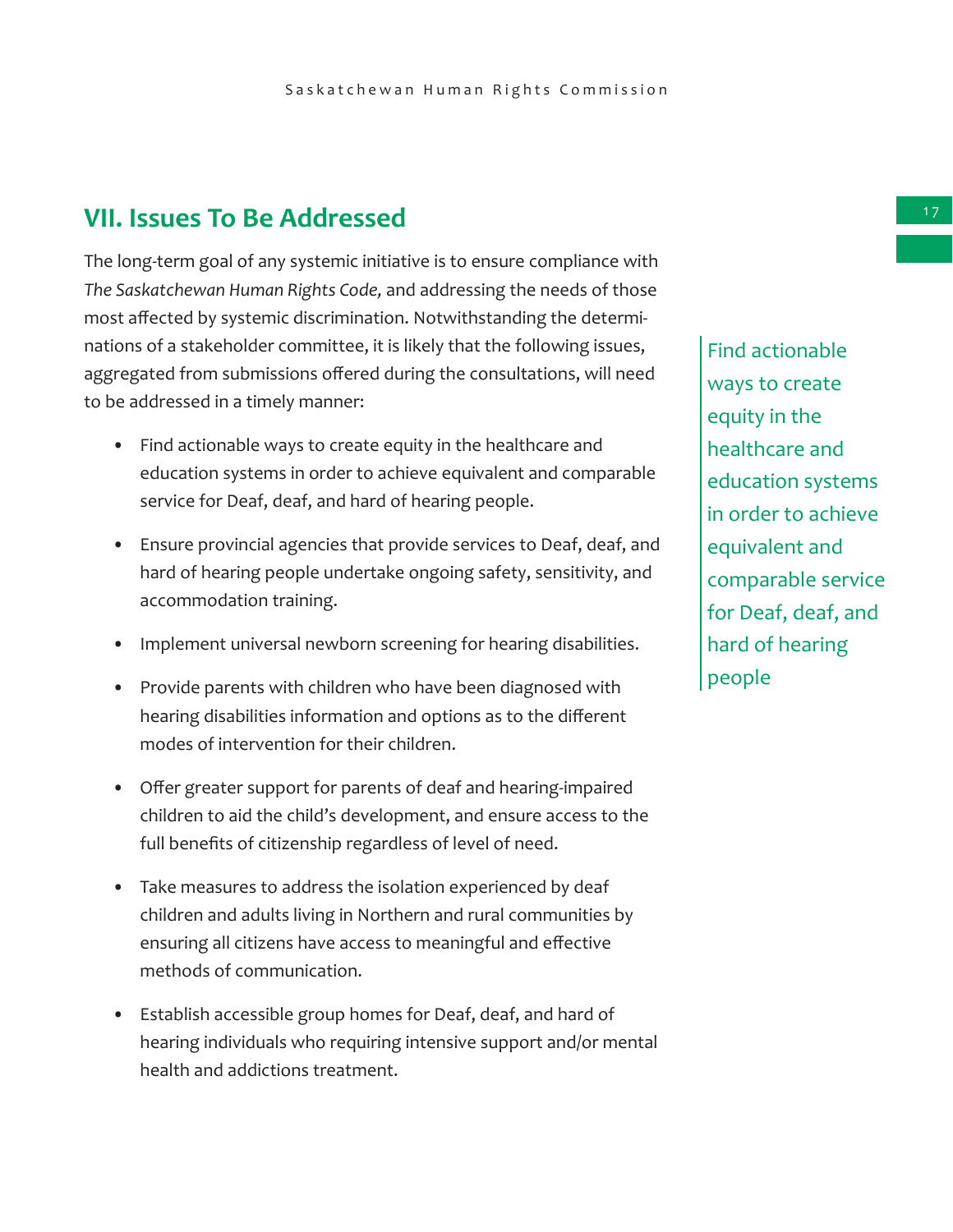- Establish a provincial video relay communication service for the Deaf, deaf, and hard of hearing community.
- Address the high cost of assistive technology equipment and the gaps in funding.
- Recognize American Sign Language (ASL) as a heritage language and a language of instruction.
- Improve access to adult education and English as a second language training for the Deaf, deaf, and hard of hearing community.
- Facilitate the provision of post-secondary level ASL courses and training to allow the cultivation of effective and trained interpreters within the province.
- Related to the facilitation of ASL courses and training, address the inadequate number of interpreters in the province. Consider the creation of an agency whose mandate is to facilitate and provide interpretation services (e.g., similar to the one that exists in Manitoba).
- Increase the availability of interpretation services at all major Government announcements and public speaking engagements. In addition, ensure appropriate levels of interpretation support within government agencies.
- Provide public education about the duty to accommodate hearing disabilities.

Provide public education about the duty to accommodate hearing disabilities.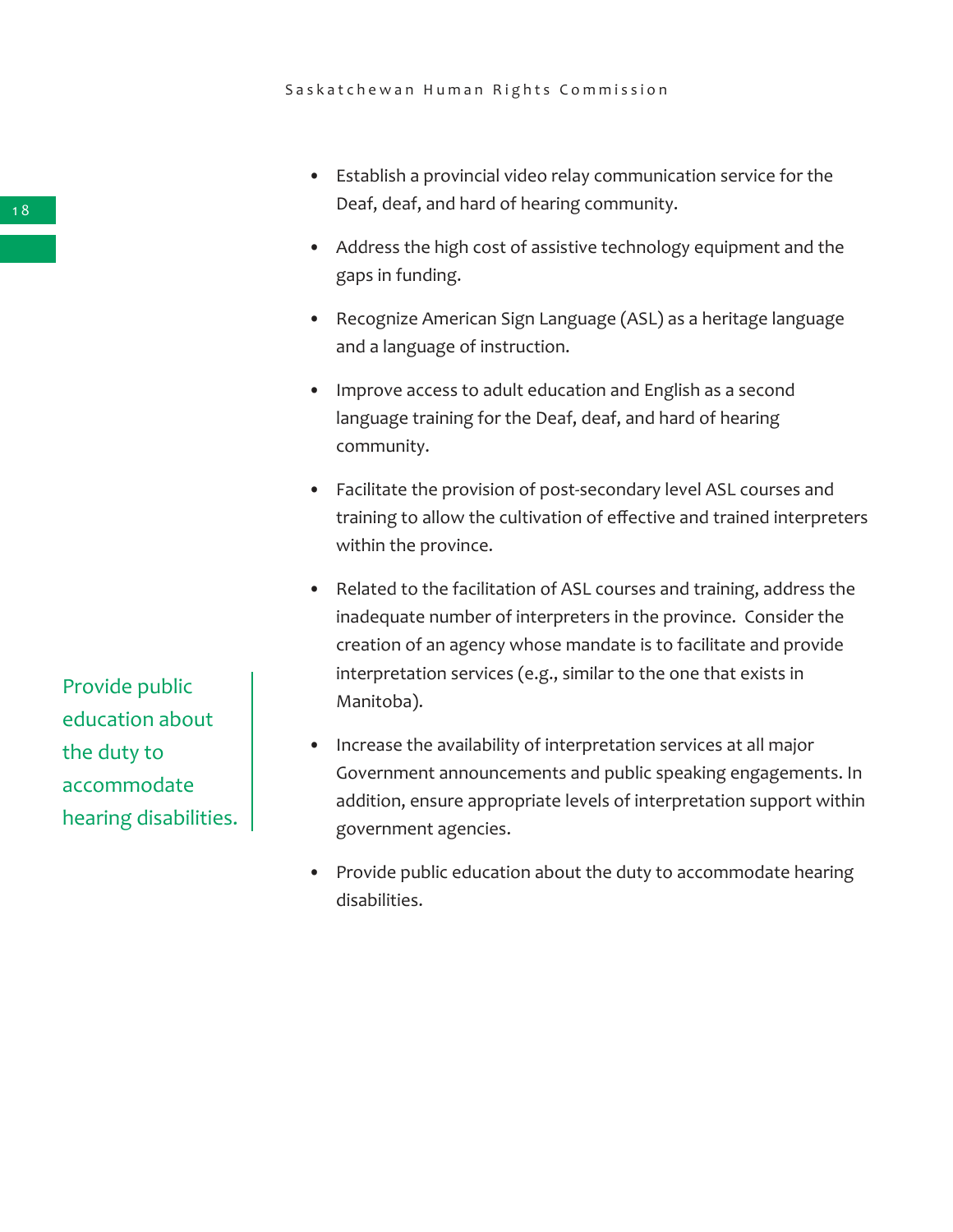## **Appendix A –**

## *The Saskatchewan Human Rights Code*  **(Section 12)**

The Saskatchewan Human Rights Code (page 8) states that:

12(1) No person, directly or indirectly, alone or with another, or by the interposition of another shall, on the basis of a prohibited ground:

(a) deny to any person or class of persons the accommodation, services or facilities to which the public is customarily admitted or that are offered to the public; or

(b) discriminate against any person or class of persons with respect to the accommodation, services or facilities to which the public is customarily admitted or that are offered to the public.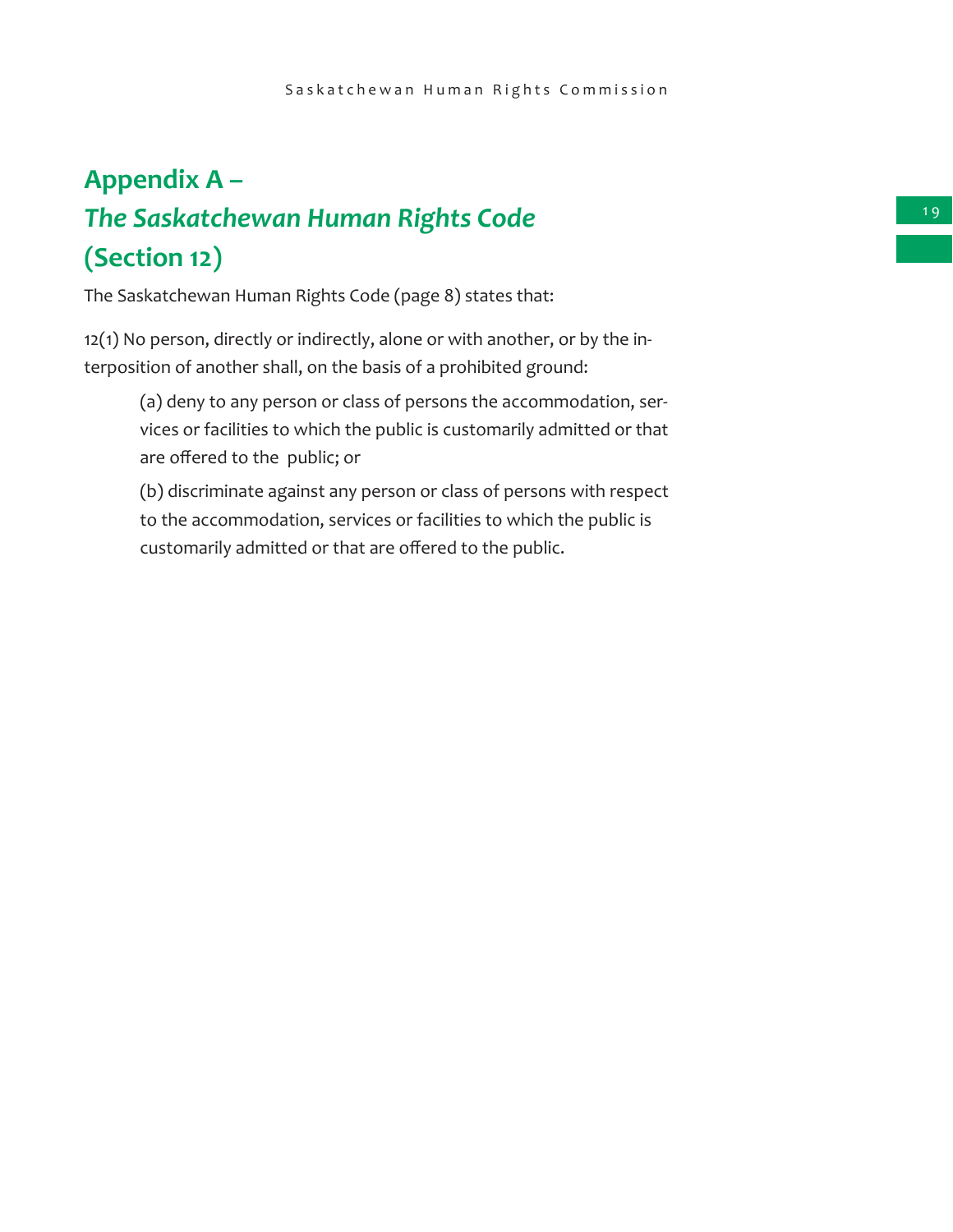## **Appendix B – List of Community Consultation Events**

The Saskatchewan Human Rights Commission held four community consultation events:

- 1. Regina June 16,
- 2. Saskatoon June 19,
- 3. La Ronge September 24, and
- 4. Prince Albert September 30.